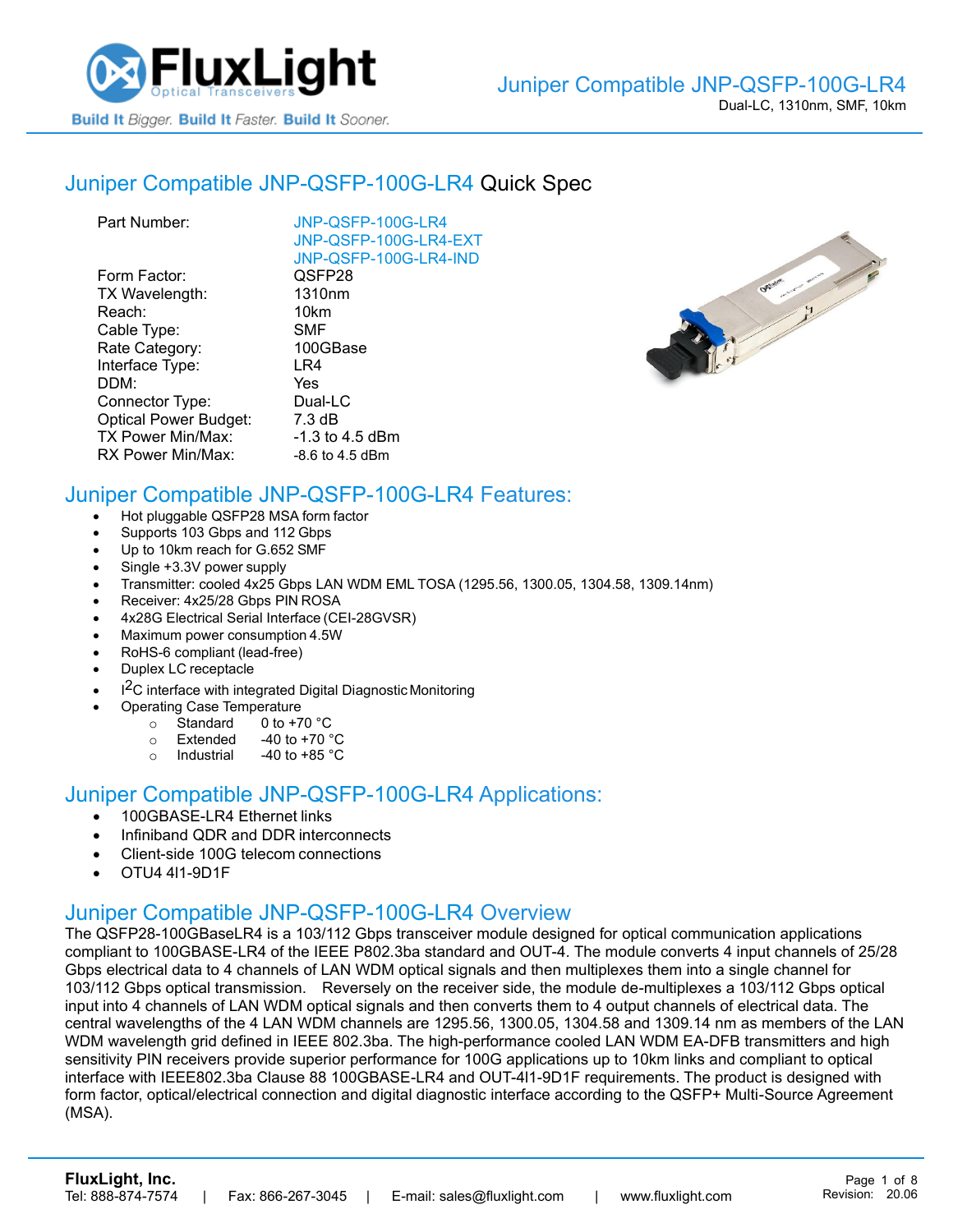

# Absolute Maximum Ratings

| <b>Parameter</b>                         | <b>Symbol</b> | <b>Min</b> | <b>Max</b> | <b>Unit</b> |
|------------------------------------------|---------------|------------|------------|-------------|
| Storage Temperature                      | Ts            | -40        | +85        | °C          |
| Operating Case Temp (Standard)           | TOP           | 0          | 70         | °C          |
| Operating Case Temp (Extended)           | <b>TOP</b>    | $-40$      | 70         | °C          |
| Operating Case Temp (Industrial)         | <b>TOP</b>    | $-40$      | 85         | °C          |
| Power Supply Voltage                     | Vcc           | $-0.5$     | 3.6        | V           |
| Relative Humidity (non-<br>condensation) | RH            | 5          | 85         | %           |

# Recommended Operating Conditions

| <b>Parameter</b>                 | <b>Symbol</b> | <b>Min</b> | <b>Typ</b> | <b>Max</b> | <b>Unit</b> |
|----------------------------------|---------------|------------|------------|------------|-------------|
| Power Supply Voltage             | Vcc           | 3.135      | 3.3        | 3.465      | V           |
| Data Rate, each Lane             |               |            | 25.78125   |            | Gb/s        |
| Control Input Voltage High)      |               | 2          |            | <b>Vcc</b> | V           |
| <b>Control Input Voltage Low</b> |               | 0          |            | 0.8        | V           |
| Link Distance with G.652         | D             |            |            | 10         | km          |

# Recommended Power Supply Filter

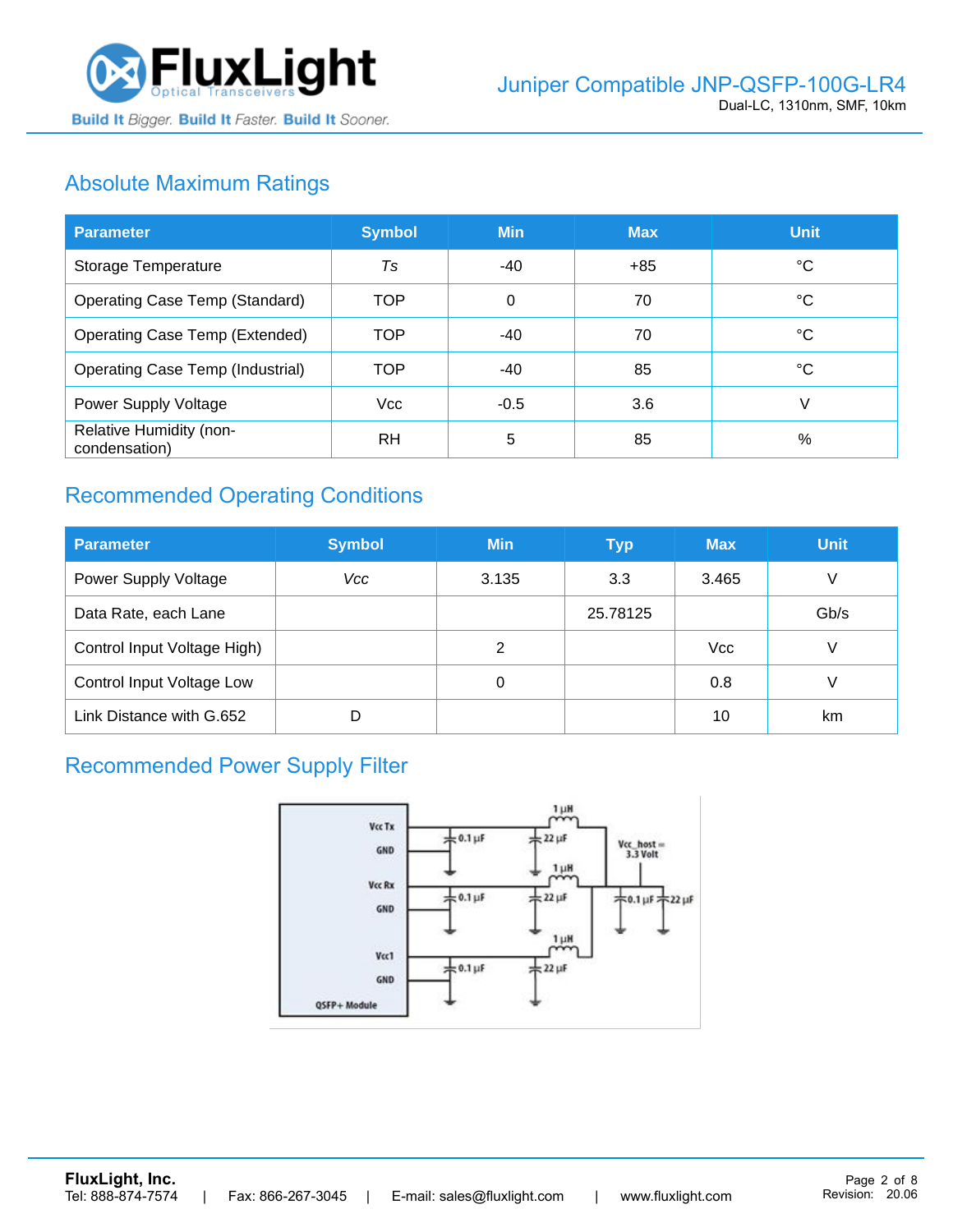

# Electrical Characteristics

| Parameter                | Symbol | Min | <b>Typ</b> | Max  | Unit |
|--------------------------|--------|-----|------------|------|------|
| <b>Power Consumption</b> |        | ۰   |            | 4.5  | W    |
| <b>Supply Current</b>    | ICC    |     |            | 1.21 |      |

### Electrical Characteristics-Transmitter (each lane)

| Parameter                           | Symbol | Min | $\overline{\mathsf{T}}\mathsf{y}\mathsf{p}$ | Max  | Unit |
|-------------------------------------|--------|-----|---------------------------------------------|------|------|
| Differential Input Voltage<br>Swing | Vin.pp | 150 |                                             | 1200 | mVpp |
| Differential Input<br>Impedance     | Zin    | 85  | 100                                         | 115  | 77   |

# Electrical Characteristics-Receiver

| Parameter                               | Symbol  | Min | Typ | Max  | Unit |
|-----------------------------------------|---------|-----|-----|------|------|
| Differential Output Voltage<br>Swing    | Vout.pp | 200 |     | 1100 | mVpp |
| <b>Differential Output</b><br>Impedance | Zout    | 85  | 100 | 115  | ohm  |

### Optical Characteristics

| Parameter       | Symbol | Min     | <b>Typ</b> | <b>Max</b> | Unit |
|-----------------|--------|---------|------------|------------|------|
| Lane Wavelength | LO     | 1294.53 | 1295.56    | 1296.59    |      |
|                 | L1     | 1299.02 | 1300.05    | 1301.09    |      |
|                 | L2     | 1303.54 | 1304.58    | 1305.63    | nm   |
|                 | LЗ     | 1308.09 | 1309.1     | 1310.19    |      |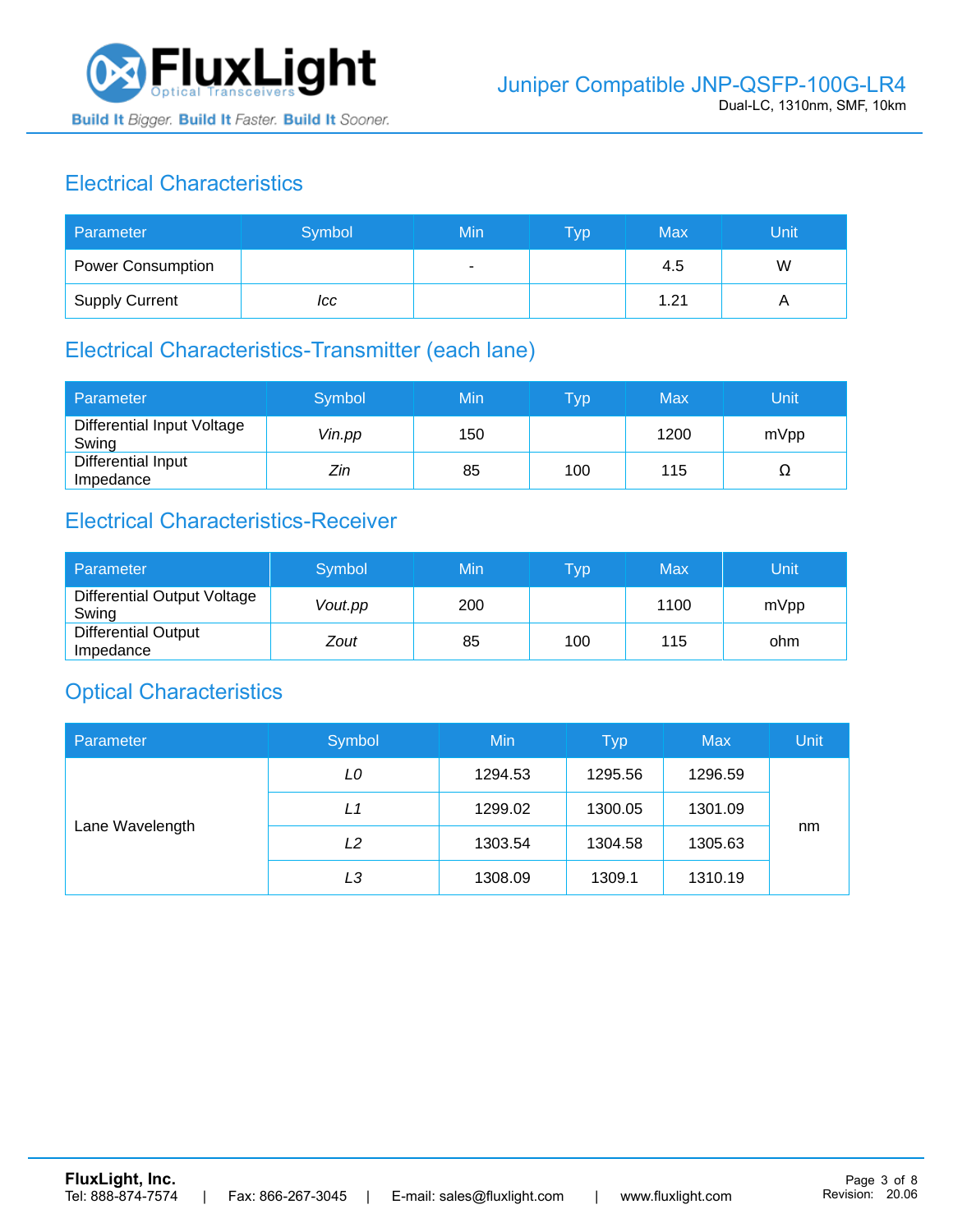

### Optical Characteristics-Transmitter (100GBase-LR4 operation)

| Parameter                                          | Symbol      | <b>Min</b>                           | <b>Typ</b> | <b>Max</b> | Unit | <b>Notes</b> |
|----------------------------------------------------|-------------|--------------------------------------|------------|------------|------|--------------|
| Signaling Speed per Lane                           | BR.         |                                      | 25.78      |            | Gbps |              |
| Side-mode Suppression Ratio                        | <b>SMSR</b> | 30                                   |            |            | dB   |              |
| <b>Total Average Launch Power</b>                  | PТ          |                                      |            | 10.5       | dBm  |              |
| Average Launch Power (each<br>Lane)                | PAVG        | $-4.3$                               |            | 4.5        | dBm  |              |
| <b>Optical Modulation Amplitude</b><br>(each Lane) | <b>POMA</b> | $-1.3$                               |            | 4.5        | dBm  |              |
| <b>Extinction Ratio</b>                            | ER          | 4                                    |            |            | dВ   |              |
| <b>Optical Return Loss Tolerance</b>               | TOL         |                                      |            | 20         | dB   |              |
| Eye Mask {X1, X2, X3, Y1, Y2,<br>Y3                |             | IEEE 802.3 Clause 88<br>100GBase-LR4 |            |            |      |              |
| Average Launch Power OFF<br>(each Lane)            | Poff        |                                      |            | $-30$      | dBm  |              |

#### Optical Characteristics-Receiver (100GBase-LR4 operation)

| Parameter                                | Symbol      | <b>Min</b> | <b>Typ</b> | <b>Max</b> | Unit            | <b>Notes</b> |
|------------------------------------------|-------------|------------|------------|------------|-----------------|--------------|
| Signaling Speed per Lane                 | <b>BR</b>   |            | 25.78      |            | Gbps            |              |
| <b>Total Average Receive Power</b>       |             |            |            | 10.5       | dBm             |              |
| Average Power at Receiver,<br>each Lane  |             | $-10.6$    |            | 4.5        | dBm             |              |
| Receive Power (OMA) (each<br>Lane)       |             |            |            | 4.5        | dBm             |              |
| Receiver Sensitivity (OMA),<br>each Lane | <b>SEN</b>  |            |            | $-8.6$     | dB <sub>m</sub> |              |
| <b>LOS Assert</b>                        | <b>LOSA</b> |            | $-26$      |            | dBm             |              |
| <b>LOS Deassert</b>                      | <b>LOSD</b> |            | $-11.6$    |            | dBm             |              |
| <b>LOS Hysteresis</b>                    | LOSH        | 0.5        |            |            | dB              |              |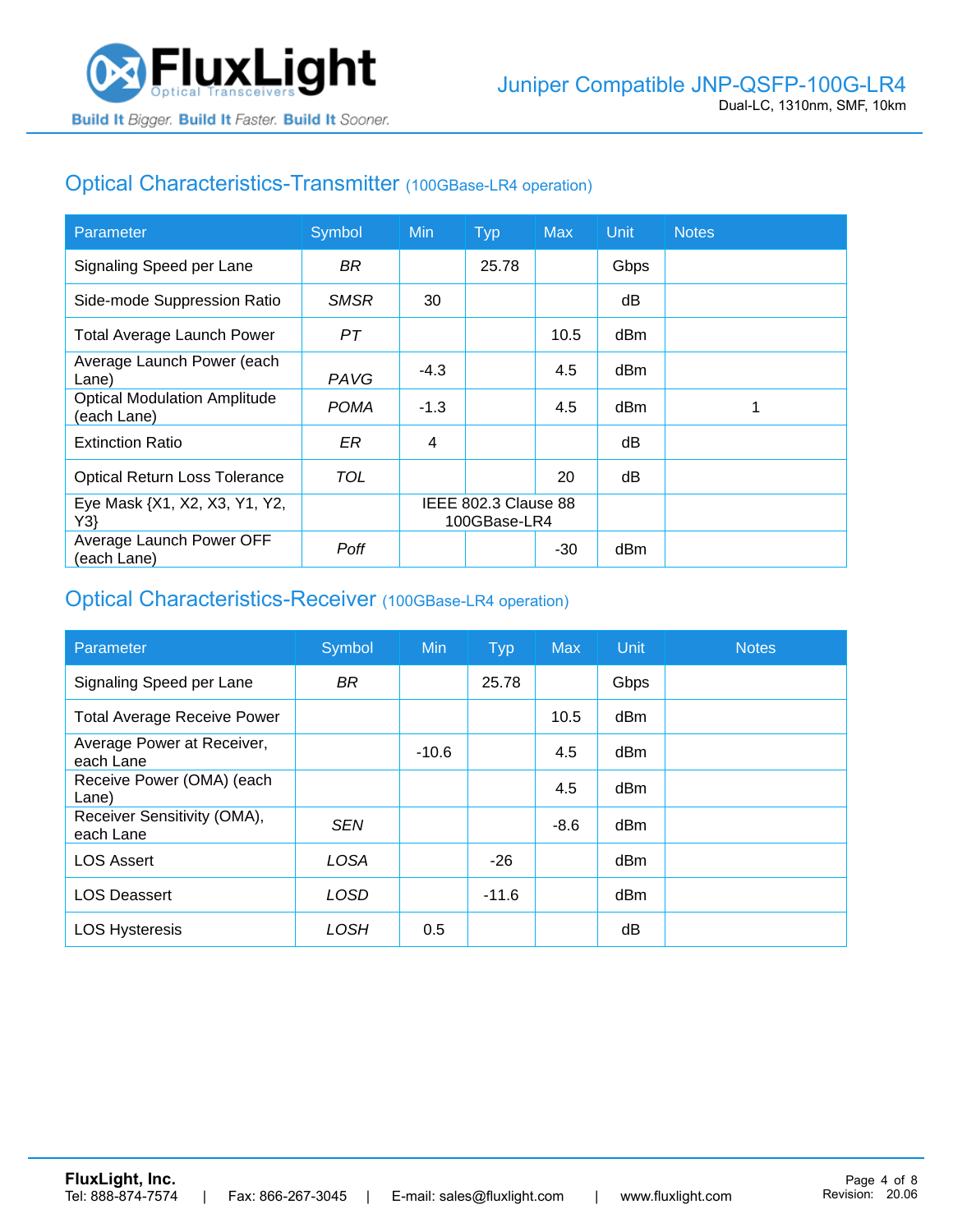

# Optical Characteristics-Transmitter (OTU-4 operation)

| <b>Parameter</b>                                    | <b>Symbol</b> | <b>Min</b>        | <b>Typ</b> | <b>Max</b> | <b>Unit</b> | <b>Notes</b> |
|-----------------------------------------------------|---------------|-------------------|------------|------------|-------------|--------------|
| Signaling Speed per Lane                            | BR.           |                   | 27.95      |            | Gbps        |              |
| Side-mode Suppression Ratio                         | <b>SMSR</b>   | 30                |            |            | dB          |              |
| <b>Total Average Launch Power</b>                   | PT            |                   |            | 10.5       | dBm         |              |
| Average Launch Power (each Lane)                    | PAVG          | $-2.5$            |            | 2.9        | dBm         |              |
| Difference in Launch Power between<br>any two Lanes |               |                   |            |            |             |              |
| (OMA)                                               | Ptx, diff     |                   |            | 5          | dB          |              |
| <b>Extinction Ratio</b>                             | ER            | $\overline{7}$    |            |            | dB          |              |
| <b>Optical Return Loss Tolerance</b>                | <b>TOL</b>    |                   |            | 20         | dB          |              |
| <b>Transmitter Reflectance</b>                      | RT.           |                   |            | $-12$      | dB          |              |
| Eye Mask {X1, X2, X3, Y1, Y2, Y3}                   |               | G.959.1 Compliant |            |            |             | 2            |
| Average Launch Power OFF (each<br>Lane)             | Poff          |                   |            | $-30$      | dBm         |              |

Note: Transmitter optical characteristics are measured with a single mode fiber.

### Optical Characteristics-Receiver (OTU4 operation)

| <b>Parameter</b>                                     | <b>Symbol</b> | <b>Min</b> | <b>Typ</b> | <b>Max</b> | <b>Unit</b> | <b>Notes</b> |
|------------------------------------------------------|---------------|------------|------------|------------|-------------|--------------|
| Signaling Speed per Lane                             | BR            |            | 27.95      |            | Gbps        |              |
| Damage Threshold (each Lane)                         | THd           | 4.5        |            |            | dBm         | 3            |
| <b>Total Average Receive Power</b>                   |               |            |            | 10.5       | dBm         |              |
| Average Power at Receiver, each<br>Lane              |               | $-8.6$     |            | 2.9        | dBm         |              |
| Stressed Receiver Sensitivity, each<br>Lane          |               |            |            | $-8.6$     | dBm         | 4            |
| Difference in Receive Power between<br>any two Lanes | Prx, diff     |            |            | 5.5        | dB          |              |
| <b>LOS Assert</b>                                    | LOSA          |            | $-25$      |            | dBm         |              |
| <b>LOS Deassert</b>                                  | LOSD          |            | $-11.6$    |            | dBm         |              |
| <b>LOS Hysteresis</b>                                | <b>LOSH</b>   | 0.5        |            |            | dB          |              |
| <b>Optical Return Loss</b>                           | ORL           |            |            | $-26$      | dB          |              |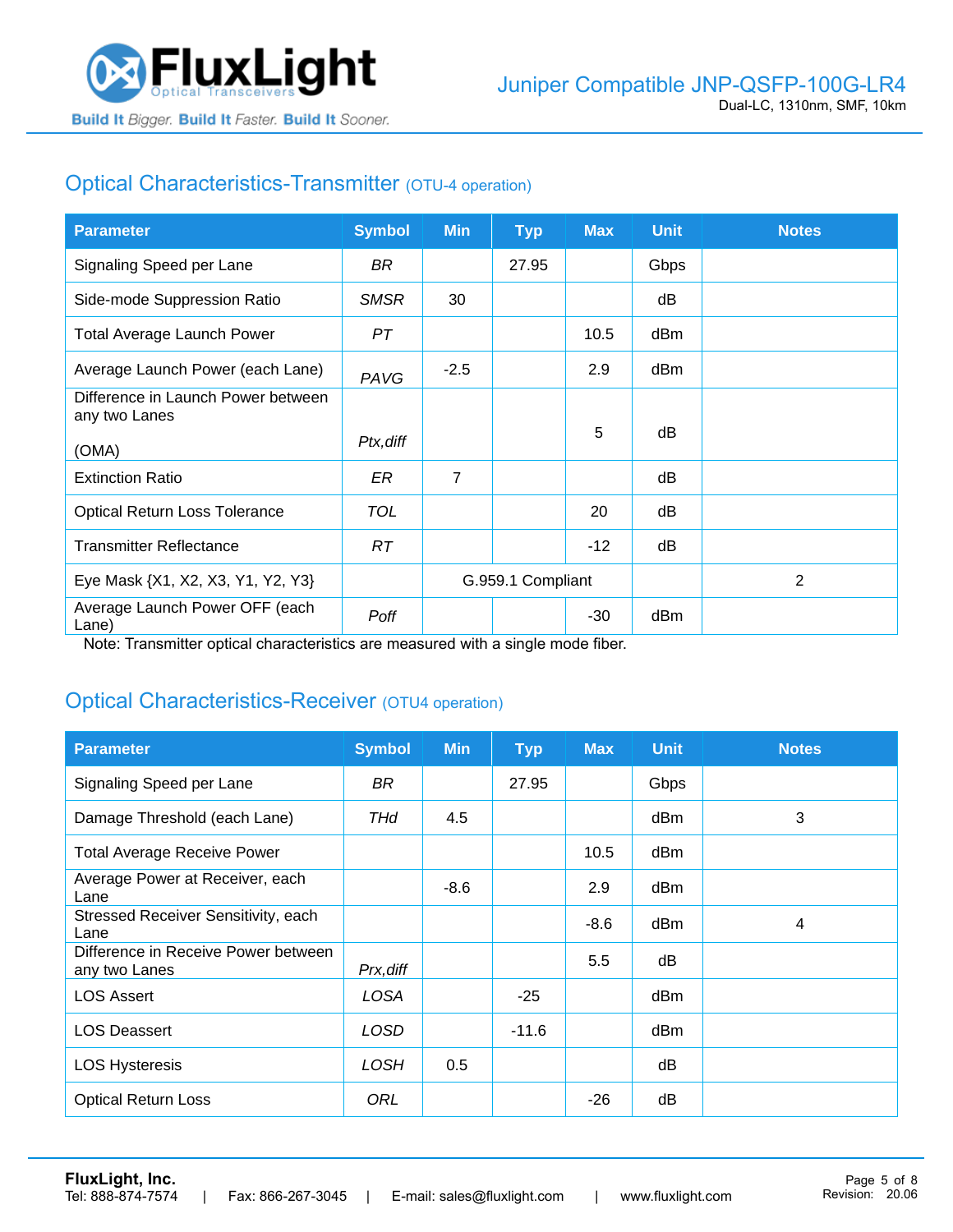

# Digital Diagnostic Functions

The following digital diagnostic characteristics are defined over the normal operating conditions unless otherwise specified.

| Parameter                                  | Symbol         | Min    | <b>Typ</b> | <b>Max</b>     | Unit   | <b>Notes</b>                        |
|--------------------------------------------|----------------|--------|------------|----------------|--------|-------------------------------------|
| Temperature monitor absolute<br>error      | <b>DMITEMP</b> | -3     |            | 3              | deg. C | Over operating<br>temperature range |
| Supply voltage monitor absolute<br>error   | <b>DMIVCC</b>  | $-0.1$ |            | 0.1            | V      | Over Full operating<br>range        |
| Channel RX power monitor<br>absolute error | DMIRX_CH       | $-2$   |            | 2              | dB     |                                     |
| Channel Bias current monitor               | DMIIbias_CH    | $-10%$ |            | 10%            | mA     |                                     |
| Channel TX power monitor<br>absolute error | DMITX_CH       | $-2$   |            | $\mathfrak{p}$ | dB     |                                     |

#### PIN Assignment and Function Definitions

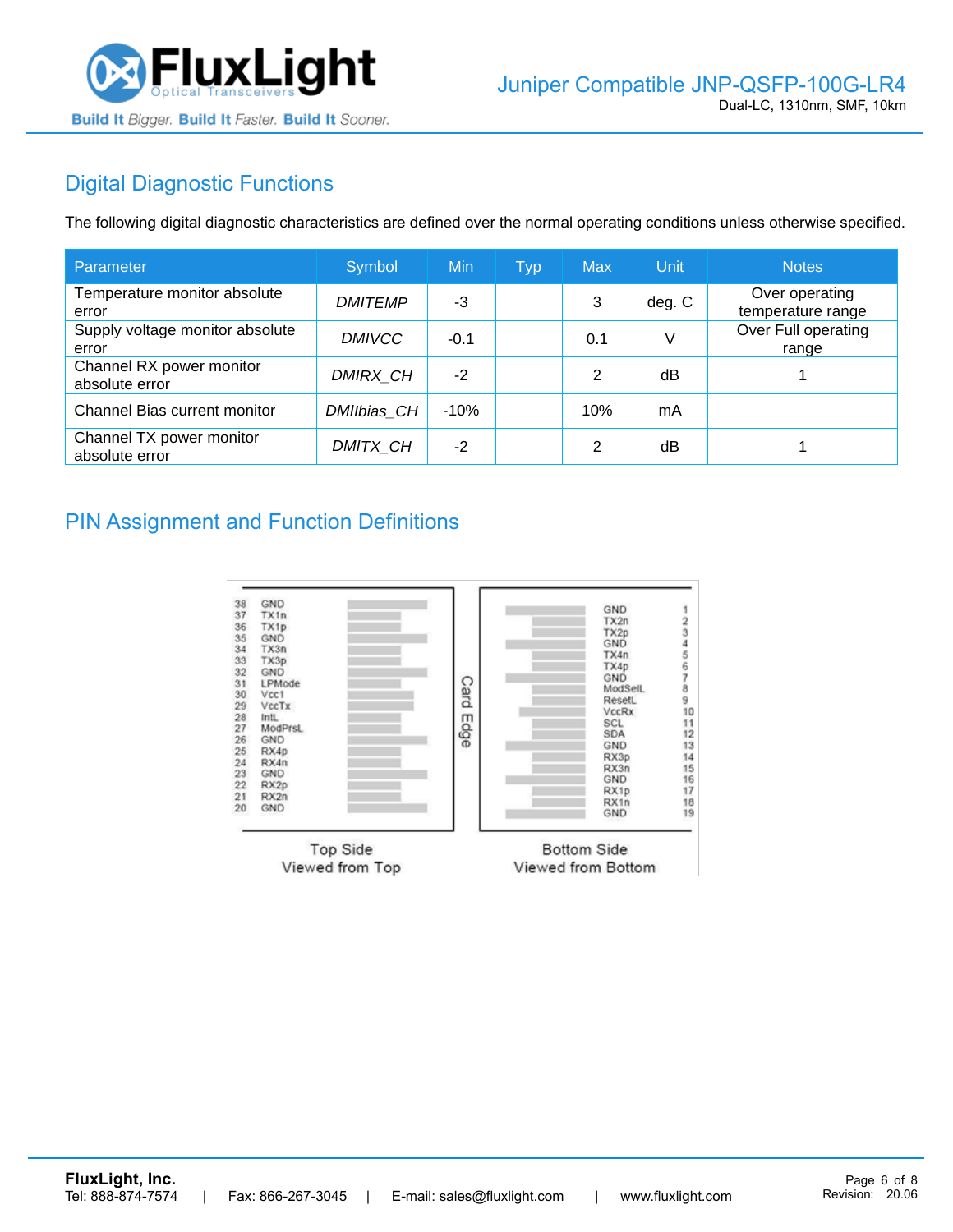

#### PIN Definition

| <b>PIN</b>     | <b>Signal Name</b>      | Description                                      |
|----------------|-------------------------|--------------------------------------------------|
| 1              | <b>GND</b>              | Ground (1)                                       |
| 2              | Tx2n                    | CML-I Transmitter 2 Inverted Data Input          |
| 3              | Tx2p                    | CML-I Transmitter 2 Non-Inverted Data Input      |
| 4              | <b>GND</b>              | Ground (1)                                       |
| 5              | Tx4n                    | CML-I Transmitter 4 Inverted Data Input          |
| 6              | Tx4p                    | CML-I Transmitter 4 Non-Inverted Data Input      |
| $\overline{7}$ | GND                     | Ground (1)                                       |
| 8              | ModSelL                 | <b>LVTLL-I Module Select</b>                     |
| 9              | ResetL                  | <b>LVTLL-I Module Reset</b>                      |
| 10             | <b>VCCR<sub>x</sub></b> | +3.3V Power Supply Receiver (2)                  |
| 11             | <b>SCL</b>              | LVCMOS-I/O 2-Wire Serial Interface Clock         |
| 12             | <b>SDA</b>              | LVCMOS-I/O 2-Wire Serial Interface Data          |
| 13             | <b>GND</b>              | Ground (1)                                       |
| 14             | Rx3p                    | CML-O Receiver 3 Non-Inverted Data Output        |
| 15             | Rx3n                    | CML-O Receiver 3 Inverted Data Output            |
| 16             | <b>GND</b>              | Ground (1)                                       |
| 17             | Rx1p                    | <b>CML-O Receiver 1 Non-Inverted Data Output</b> |
| 18             | Rx1n                    | CML-O Receiver 1 Inverted Data Output            |
| 19             | <b>GND</b>              | Ground (1)                                       |
| 20             | <b>GND</b>              | Ground (1)                                       |
| 21             | Rx2n                    | <b>CML-O Receiver 2 Inverted Data Output</b>     |
| 22             | Rx <sub>2</sub> p       | CML-O Receiver 2 Non-Inverted Data Output        |
| 23             | <b>GND</b>              | Ground (1)                                       |
| 24             | Rx4n                    | CML-O Receiver 4 Inverted Data Output            |
| 25             | Rx4p                    | CML-O Receiver 4 Non-Inverted Data Output        |
| 26             | <b>GND</b>              | Ground (1)                                       |
| 27             | ModPrsL                 | Module Present                                   |
| 28             | IntL                    | Interrupt                                        |
| 29             | <b>VCCTx</b>            | +3.3V Power Supply Transmitter (2)               |
| 30             | VCC <sub>1</sub>        | +3.3V Power Supply                               |
| 31             | LPMode                  | <b>LVTLL-I Low Power Mode</b>                    |
| 32             | <b>GND</b>              | Ground (1)                                       |
| 33             | Tx3p                    | CML-I Transmitter 3 Non-Inverted Data Input      |
| 34             | Tx3n                    | CML-I Transmitter 3 Inverted Data Input          |
| 35             | <b>GND</b>              | Ground (1)                                       |
| 36             | Tx1p                    | CML-I Transmitter 1 Non-Inverted Data Input      |
| 37             | Tx1n                    | CML-I Transmitter 1 Inverted Data Input          |
| 38             | <b>GND</b>              | Ground (1)                                       |

Notes:

1. All Ground (GND) are common within the QSFP+ module and all module voltages are referenced to this potential unless noted otherwise. Connect these directly to the host board signal common ground plane.

2. VccRx, Vcc1 and VccTx are the receiving and transmission power suppliers and shall be applied concurrently. The connector pins are each rated for a maximum current of 500mA.